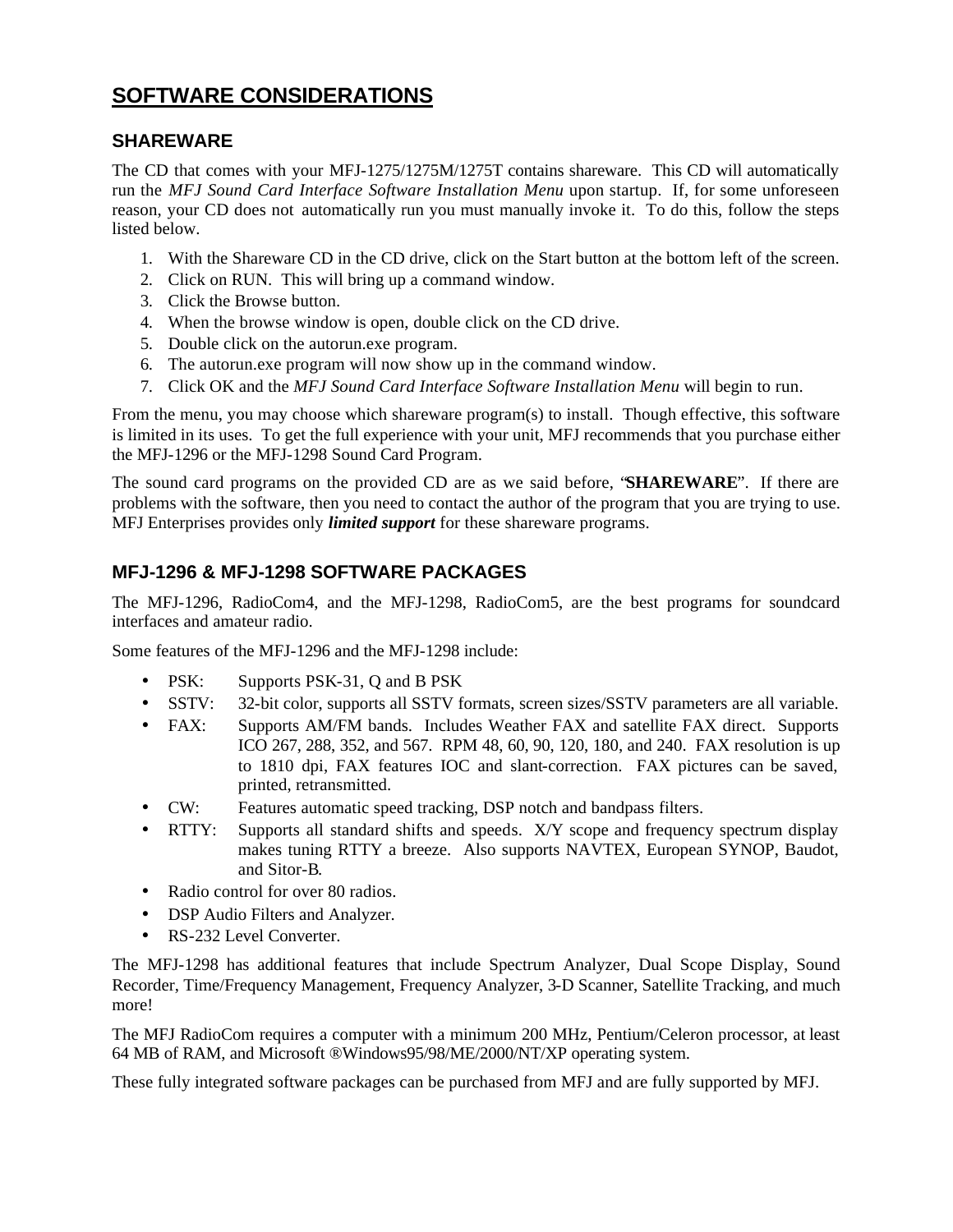# **TABLE OF CONTENTS**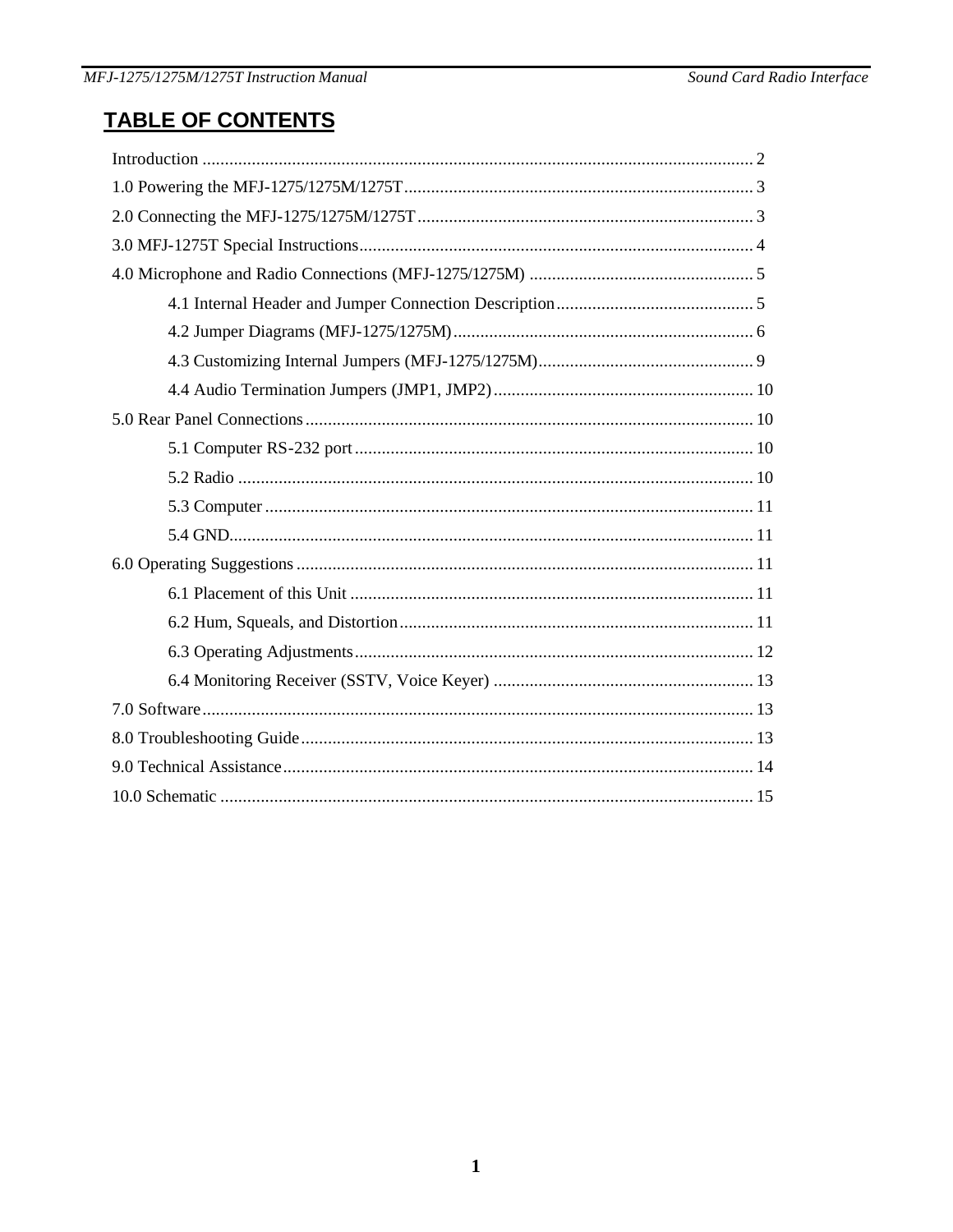### **INTRODUCTION**

Thank you for purchasing the MFJ-1275/1275M/1275T) *Sound Card Radio Interface*. The MFJ-1275/1275M/1275T was designed for use in all sound card to radio applications. Great care was taken to make sure hum, noise, and distortion are minimized or eliminated, insuring the best possible signal from your equipment.

Before attempting to use the MFJ-1275T, please read section 3.0. Before attempting to use the MFJ-1275/1275M, please read section 4.0. This section contains important information about interfacing the MFJ-1275/1275M with your transceiver. We will start with a brief introduction into the special features that make your *Sound Card Radio Interface* an important addition to any computer station.

#### **MFJ-1275/1275M/1275T Features:**

**Serial Port:** This port allows the computer to control the push-to-talk of your radio and the microphone push-to-talk switch to override and/or interrupt your computer's transmission.

**Microphone/Radio plug-in jumpers:** Internal jumpers program microphone wiring for any brand or model of radio with the appropriate 8-pin connector. There is no need to solder tiny plugs and wires or purchase adapters.

**PTT Message Interrupt/Stop:** Microphone PTT (push-to-talk) switch automatically halts outgoing messages when using software that allows external com-port interrupts. Even if software does not allow interrupts, you can still hold the microphone PTT to stop digital transmissions and transmit microphone audio.

**Radio/Speaker-Computer/Speaker switching:** This transfers audio lines with a touch of the ON/BYPASS switch. No need to move cables every time you change use of the computer or radio. NOTE: Requires you use external speaker on radio.

**Off-Air Recording:** Capture signals from your receiver's audio jack for review or replay, or use with spectrum analyzer programs.

**RFI Proof Circuitry:** RF suppression and line isolation virtually eliminates RF feedback, hum, and distortion. An isolation transformer prevents audio ground loops.

Level controls: Two level controls, one for transmitter drive and one for receiver-to-sound card drive level. No need to adjust microphone gain or sound card level settings every time you change modes.

**Stereo or Mono Audio input:** A front-panel switch selects left, right, or both sound card audio output channels.

**Rugged Construction:** A solid all aluminum cabinet and sturdy surface-mount construction gives the MFJ-1275/1275M/1275T mechanical and electrical durability.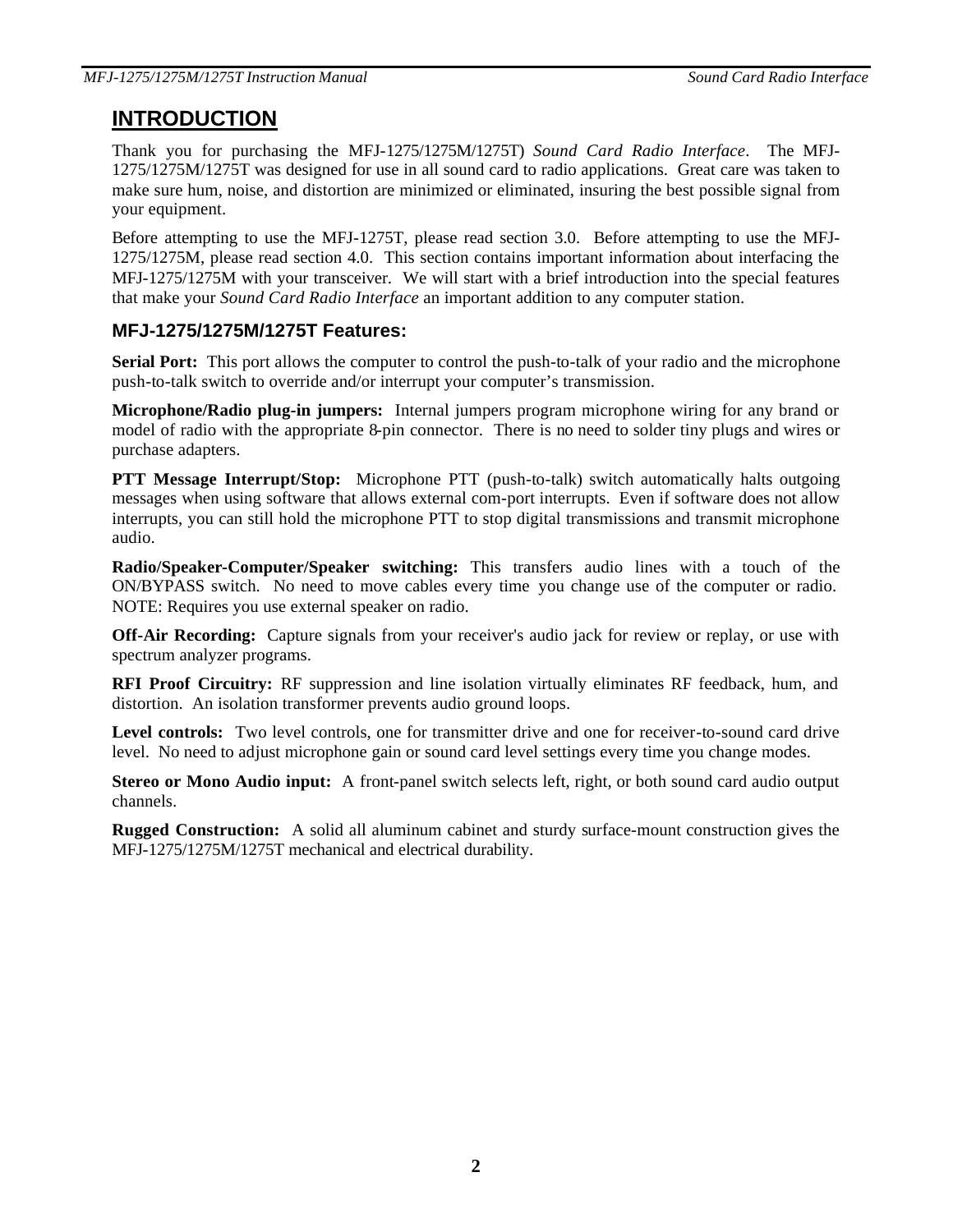## **1.0 POWERING THE MFJ-1275/1275M/1275T**

**External Power:** Use any well filtered power source capable of supplying 12-15 Vdc at 100 mA. The minimum operating voltage is 10 Vdc. Under a full load, sources exceeding 16 Vdc may permanently damage this product. The external power jack, of the Sound Card Radio Interface, accepts a standard 2.1mm coaxial power plug. *The power plug's center pin must be positive (+) and ground-isolated.* The outer shell is negative (-) and may be grounded or floated at the supply. When connecting to a high current supply (more than one ampere), we strongly recommend fuse protecting both positive and negative supply leads with ½ ampere to 1 ampere fast-blow fuses.



#### **WARNING: Never insert the power plug with power applied—an accidental short from (+) to chassis ground may result. Also, never allow the MFJ-1275/1275M/1275T supply voltage to exceed 16 Vdc. Connections to high current power sources must be fuse protected!**

**MFJ-1312D Power Supply:** The MFJ-1312D wall adapter is also suitable for powering your Sound Card Radio Interface. It comes with the correct 2.1mm power plug installed, and is available directly from MFJ Enterprises, Inc. or through your local MFJ dealer.

## **2.0 CONNECTING THE MFJ-1275/1275M/1275T**

#### **FRONT PANEL:**

| <b>MICROPHONE</b>  | Accepts standard 8-pin microphone plug (8-pin modular for the<br>MFJ-1275M) (4-pin for the MFJ-1275T)                              |
|--------------------|------------------------------------------------------------------------------------------------------------------------------------|
| <b>INPUT</b>       | Selects left, both, or right sound card audio channel                                                                              |
| <b>MANUAL/VOX</b>  | Selects PTT control from COM port or VOX operation                                                                                 |
| <b>ON/BYPASS</b>   | Selects computer audio and control (ON) or normal operation of<br>computer and radio (BYPASS)                                      |
| <b>XMIT</b>        | Illuminates when computer transmitting or ready to transmit<br>(VOX) with audio input                                              |
| <b>POWER</b>       | Illuminates when unit is in ON mode                                                                                                |
| <b>MONITOR/OFF</b> | Allows the user to listen through the radio speakers while at the<br>same time being routed through the Sound Card Radio Interface |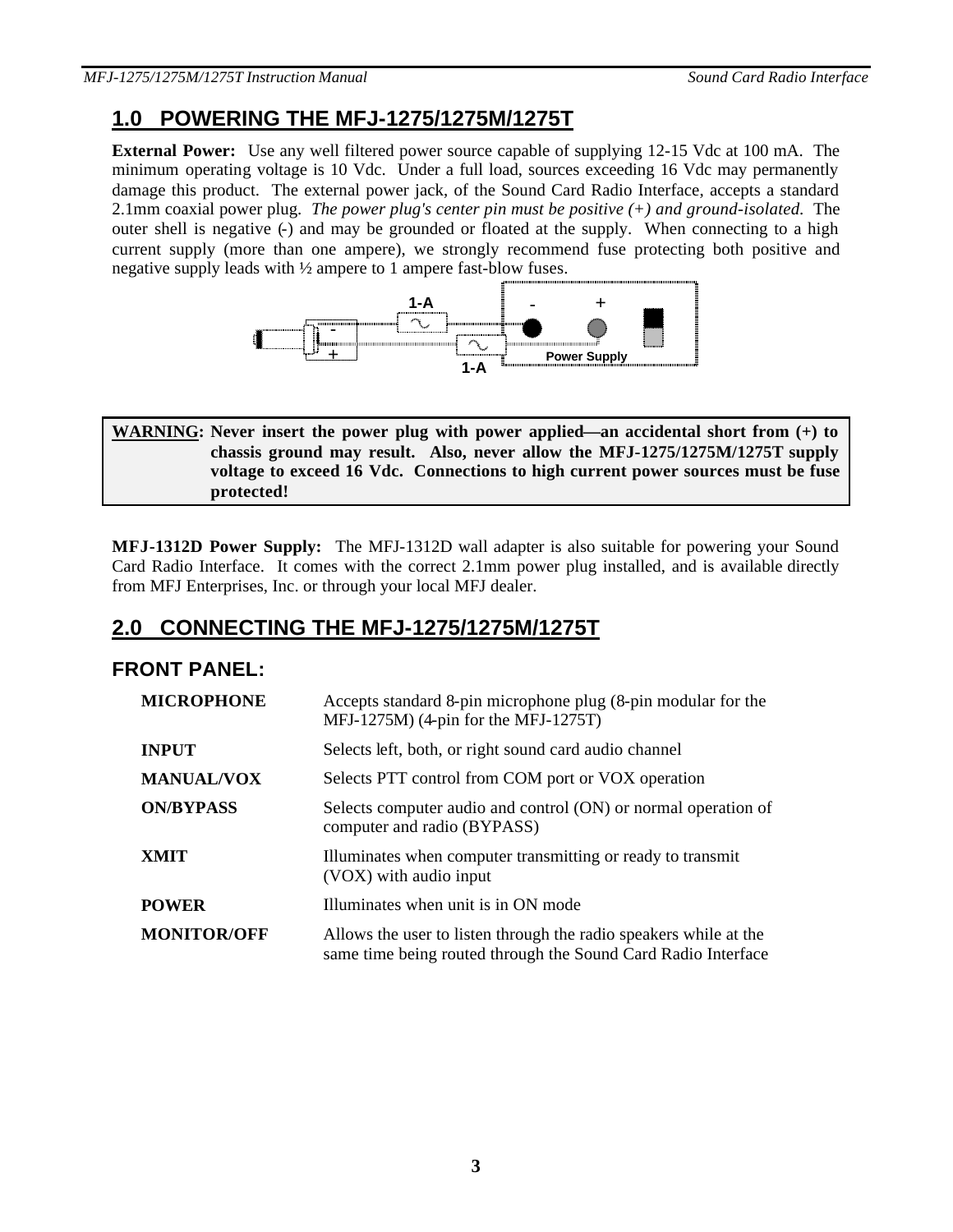| <b>REAR PANEL:</b>                         |                                                                                                                        |  |  |  |
|--------------------------------------------|------------------------------------------------------------------------------------------------------------------------|--|--|--|
| <b>POWER</b>                               | Requires 12-15 Vdc @ 100mA (16 volt absolute maximum)                                                                  |  |  |  |
| <b>COMPUTER</b><br><b>RS-232</b>           | DB-9 female serial (COM port) connection                                                                               |  |  |  |
| <b>RADIO</b>                               |                                                                                                                        |  |  |  |
| <b>TO EXT SPKR</b>                         | 3.5mm mono jack connects to station loudspeaker or other audio<br>accessories normally connected to radio speaker jack |  |  |  |
| <b>TO RADIO MIC</b>                        | 3.5mm mono jack connects to external speaker output of radio                                                           |  |  |  |
| <b>COMPUTER</b>                            |                                                                                                                        |  |  |  |
| <b>TO SOUND CARD</b><br><b>AUDIO IN</b>    | 3.5mm mono jack connects to sound card input                                                                           |  |  |  |
| <b>TO EXT SPKR</b>                         | 3.5mm stereo jack connects to computer speaker                                                                         |  |  |  |
| <b>FROM SOUND</b><br><b>CARD AUDIO OUT</b> | 3.5mm stereo jack connects to sound card output                                                                        |  |  |  |
| <b>GROUND</b>                              | Ground terminal to station's ground buss (see section 5.4)                                                             |  |  |  |

### **3.0 MFJ-1275T SPECIAL INSTRUCTIONS**

The MFJ-1275T is a special interface unit modified for use with Ten-Tec and other radios using four-pin microphone connectors. Most four-pin connector systems use the microphone shield as a ground return for push-to-talk lines.

Use of audio shields as a control or PTT grounds causes audio systems to be much more susceptible to ground loop hum and noise, that is why most modern radios maintain separate PTT and audio ground leads. When using a common audio and PTT ground, we must be much more careful with external connections.

Please follow these basic system guidelines:

- 1.) Always ground the rear cabinet ground lug of the MFJ-1275T directly to the radio's rear- chassis ground. This will allow control signals and any undesired hum or noise to flow through the rear panel chassis ground connection and reduce hum and noise in the audio connections.
- 2.) Never make any ground connection at HD1 in the MFJ-1275T. This will force any control system grounds to use the rear panel chassis ground connections, keeping the microphone shield clear of any unwanted hum and noise.
- 3.) Always connect the computer and radio AC power cords to the same outlet or outlet strip. This will minimize voltage differences between the computer and radio chassis, reducing unwanted ground loop currents.
- 4.) Locate the MFJ-1275T near the radio. This will allow use of shorter ground connections and shorter microphone cords, reducing the resistance of the audio system shields.
- 5.) Ground the computer to the station ground buss if possible. This will ensure computer cabinets and radio cabinets are all at the same potential, and reduce unwanted hum and noise.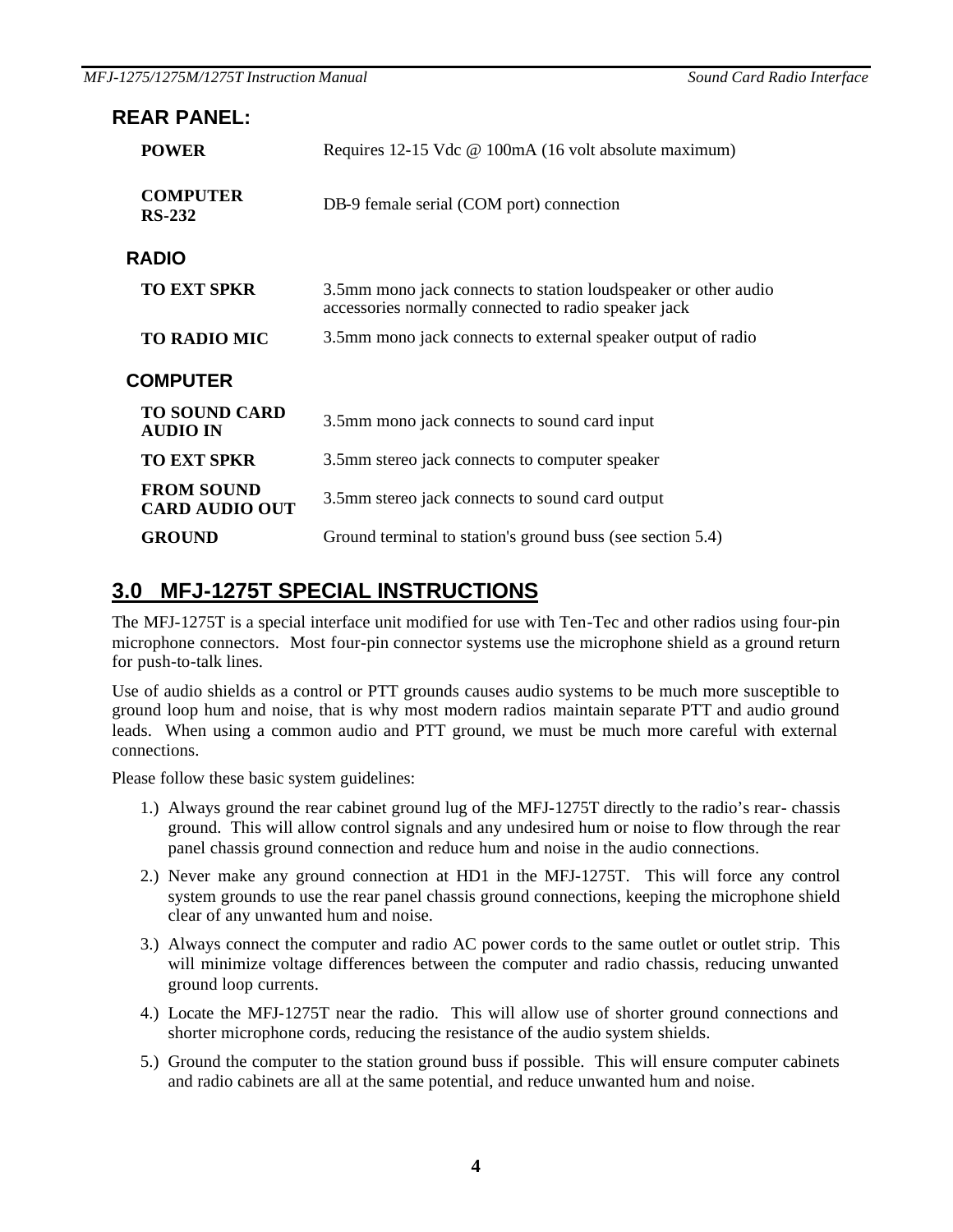#### **Ten-Tec**

#### **and**

#### **KENWOOD 4-Pin Microphone Setup: TS-120S, 130S, 180S, 511S, 520S, 530, 600, 700 TS-820, 830, TR-7200A, 7400A, 7500**



This diagram may cover some other radios in the KENWOOD product line with 4-pin round microphone jack.

If there are any Questions concerning the information provided, please refer to your RADIO NSTRUCTION MANUAL.

MFJ is neither liable nor responsible for any mistakes or errors in the information provided.

Receive Audio is taken from the External Speaker output or some other speaker level audio source.

#### **Special Notes for Ten-Tec Radios:**

When using Ten-Tec radios, avoid using the station's 13.8-volt dc power source to power the MFJ-1275T Sound Card Interface. Always use the MFJ-1312D, or equivalent power adaptor!

## **4.0 MICROPHONE AND RADIO CONNECTIONS (MFJ-1275/1275M)**

Different manufacturers and different radios may wire the same style connectors differently. The MFJ-1275/1275M has internal headers that use small moveable jumpers. The MFJ-1275 uses common round 8-pin microphone connectors found on most transceivers. The MFJ-1275M comes with a modular microphone jack (like telephones might use). The MFJ-1275T uses a round 4-pin for Ten Tec.

Internal jumpers are used to program connections for any radio that connects to the prewired connectors. This feature eliminates the need for soldering jacks or purchasing adapter cables. **The MFJ-1275/1275M must be configured using the internal jumpers before use** (see section 4.1 and 4.2). The MFJ-1275T comes ready to use with your Ten Tec rig.

The microphone/radio setup procedure requires a few minutes of time. Before you start, you will need the manual of your radio readily available.

## **4.1 INTERNAL HEADER AND JUMPER CONNECTION DESCRIPTION**

**This section is for the MFJ-1275 and MFJ-1275M only.** The jumpers in this unit are grouped by connection type, with all eight-microphone pins in a row. The connection blocks are:

- **HD1** Chassis ground
- **HD2** Audio ground (*NOT* the same as *chassis* ground)
- **HD3** Pass through, jumper all connections except microphone audio (HD4, HD7) and push-to-talk lines (HD5, HD6)
- **HD4** Audio from microphone
- **HD5** PTT line to radio
- **HD6** PTT from microphone
- **HD7** Microphone audio output to radio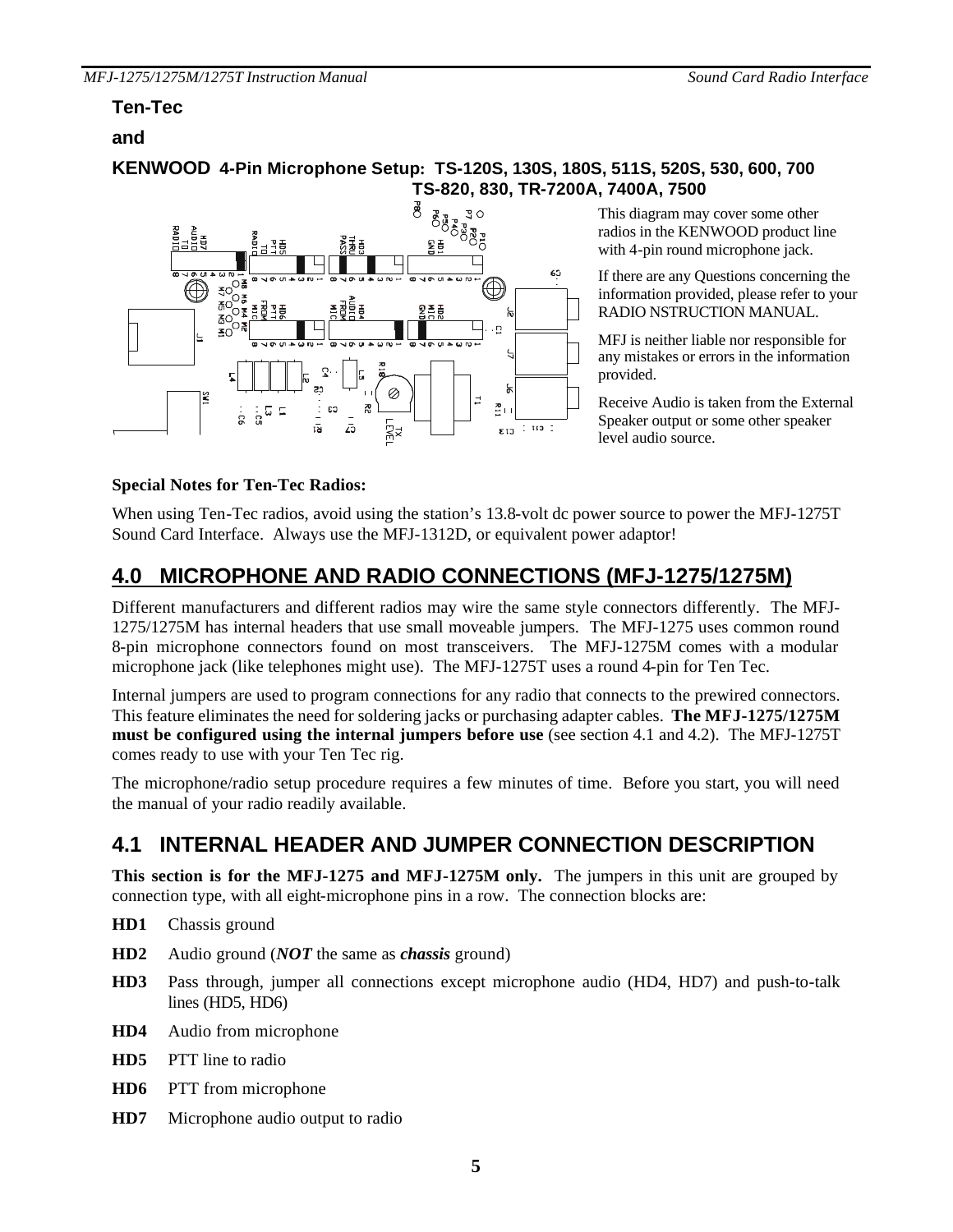There are eight rows of jumpers (16 pins) in each header. Each pin, starting from the rear of the unit, represents pins one through eight of the microphone connectors.

**HD1-** This header allows connections to *chassis ground***. The chassis ground is normally** *not*  **connected to any audio ground, except in the radio itself.** It is normally used only for control connections, like PTT or "up-down" button grounds.

**Note:** If chassis ground connects to microphone audio grounds outside the radio, low-level audio hum or distortion may appear on the transmitted signal.

**HD2-** This header connects to the *microphone audio* ground. The pin selected here should match the microphone *audio* ground lead. This ground is normally *not* connected to any chassis ground.

**Note:** If the audio ground connects to any chassis outside the radio, transmitter audio hum or distortion may occur.

**HD3-** This header provides a straight-through connection. It normally has jumpers in all positions *except* leads used by microphone "hot" audio (HD4, HD7) and push-to-talk lines (HD5, HD6). Microphone *ground* leads (PTT and audio *grounds*) should be jumpered at this header even when jumpered at HD1 or HD2.

**HD4-** This header is for the microphone's hot audio output. This jumper pin should also match the radio's "hot" audio input lead from the microphone. The pin jumpered should match the selection at HD7. This jumper pin number *should not* be connected at HD3.

**HD5-** This header is for the radio's PTT (push-to-talk) lead. This jumper should match the radio's hot PTT lead. The jumper selected here should also match the jumper selection at HD6. This pin number should not have a pass-through connection at HD3.

**HD6-** This header is for the microphone's PTT (push-to-talk) input lead. The jumper should match the microphone's "hot" PTT lead. The pin selected here should also match the selection at HD5 only.

**HD7-** This header is for the hot audio lead to the radio. The jumper setting should match the jumper setting at HD4 only.

### **4.2 JUMPER DIAGRAMS (MFJ-1275/1275M)**

The Jumper Installation diagrams within this instruction manual will help you in setting up your MFJ-1275/1275M to match your radio. If your radio is not listed with the diagram, it means that we have not verified your radio to use that diagram. You can try to install jumpers as indicated. If that does not work, please refer to the radio manual to identify the MIC pin assignment for you radio then follow the instructions given in the MFJ-1275/1275M instruction manual to install the jumpers.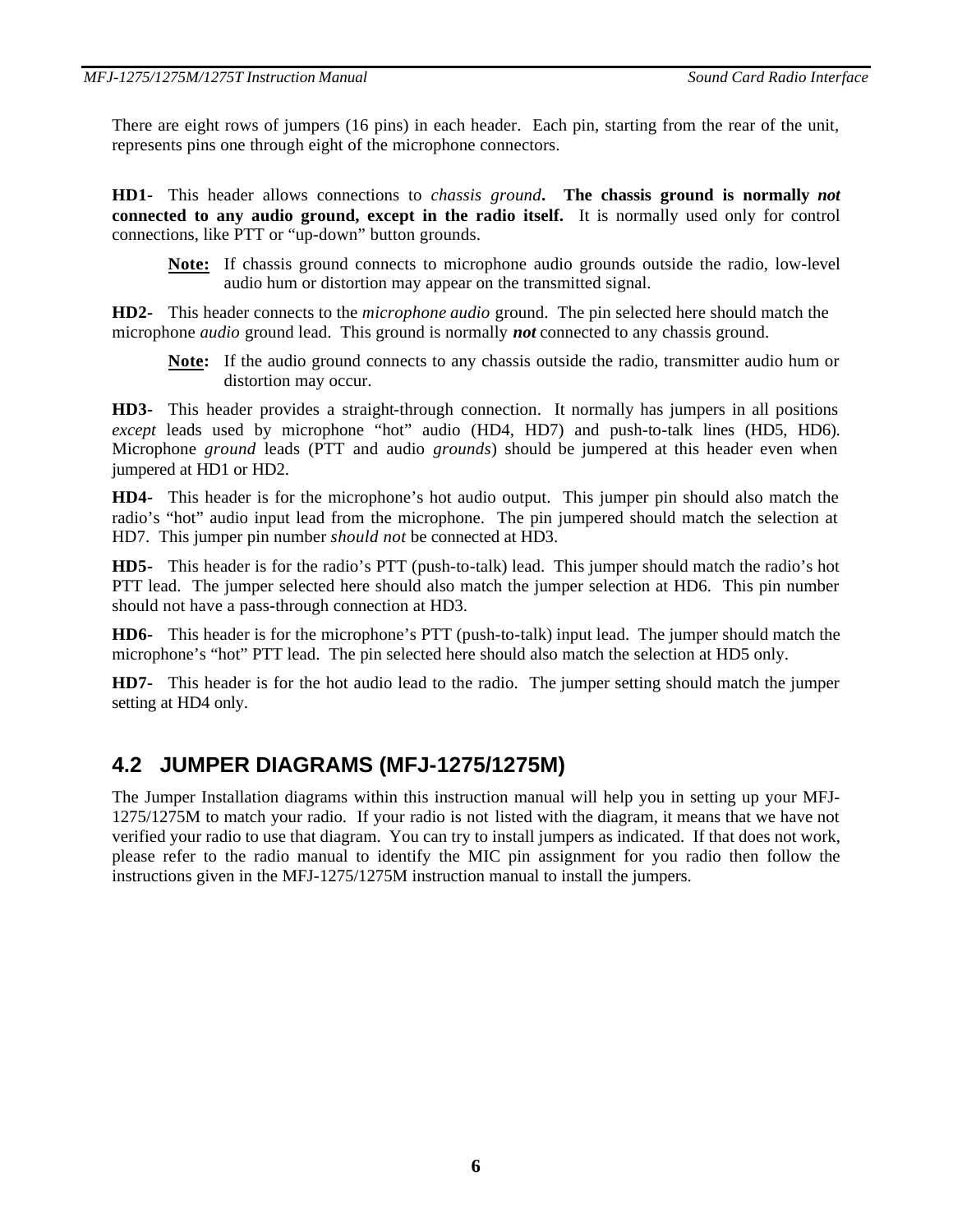#### **ICOM 8-Pin Round Microphone Setup:**

**IC-255, 288, 28, 290, 38A, 375, 707, 718, 725, 726, 728, 729, 730, 735, 737, 745, 746, 746PRO, 751 IC-756, 756PRO, 756PROII, 775DSP, 761, 78, 781, 910H**



This diagram may cover some other radios in the ICOM product line with 8 pin round microphone jack.

If there are any Questions concerning the information provided, please refer to your RADIO INSTRUCTION MANUAL.

MFJ is neither liable nor responsible for any mistakes or errors in the information provided.

Receive Audio is taken from the External Speaker output or some other speaker level audio source.

#### **ICOM 8-Pin Modular Microphone Setup: IC-207H, 2720H, 2800H, 703, 706, 706MKII, 706MKIIG, V8000**



This diagram may cover some other radios in the ICOM product line with 8 pin modular microphone jack.

If there are any Questions concerning the information provided, please refer to your RADIO INSTRUCTION MANUAL.

MFJ is neither liable nor responsible for any mistakes or errors in the information provided.

Receive Audio is taken from the External Speaker output or some other speaker level audio source.

#### **YAESU FT-650, 707, 712, 726, 736, 756, 767, 77, 790II, 700, 840, 890, 990, 1000D**



This diagram may cover some other radios in the Yaesu product line with 8-pin round microphone jack.

If there are any Questions concerning the information provided, please refer to your RADIO INSTRUCTION MANUAL.

MFJ is neither liable nor responsible for any mistakes or errors in the information provided.

Receive Audio is taken from the External Speaker output or some other speaker level audio source.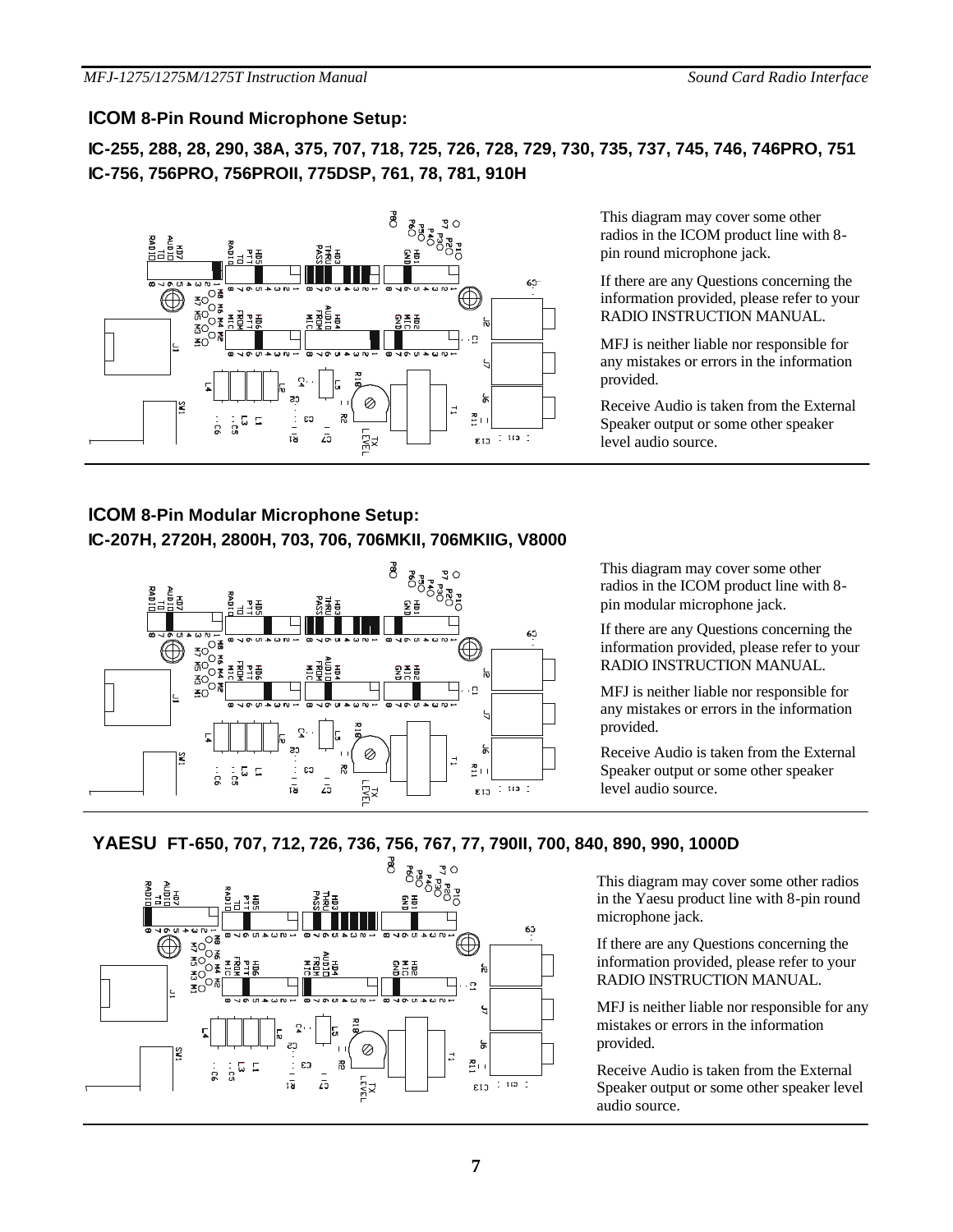#### **YAESU 8-Pin Modular Microphone Setup:**

**FT-817**



This diagram may cover some other radios in the Yaesu product line with 8 pin modular microphone jack.

If there are any Questions concerning the information provided, please refer to your RADIO INSTRUCTION MANUAL.

MFJ is neither liable nor responsible for any mistakes or errors in the information provided.

Receive Audio is taken from the External Speaker output or some other speaker level audio source.

#### **KENWOOD 8-Pin Round Microphone Setup:**

**TS-50, 60, 140, 430, 440, 450, 570, 660, 670, 680, 690, 711, 780, 811, 850, 870, 930, 940, 950 TM-201A, 201B, 211, 221, 231, 241, 321, 331, 401A, 401B, 421, 431, 441, 521, 531, 541, 621 TM-631, 701, 721, 731, 2530, 2550, 2570, TR-50, 751, 851, TW-4000, 4100**



This diagram may cover some other radios in the Kenwood product line with 8-pin round microphone jack.

If there are any Questions concerning the information provided, please refer to your RADIO INSTRUCTION MANUAL.

MFJ is neither liable nor responsible for any mistakes or errors in the information provided.

Receive Audio is taken from the External Speaker output or some other speaker level audio source.

#### **KENWOOD 8-Pin Modular Microphone Setup:**

**TM-251, 255, 261, 451, 461, 641, 642, 732, 733, 741, 742, 941, 942, G707, V7A**



This diagram may cover some other radios in the Kenwood product line with 8-pin modular microphone jack.

If there are any Questions concerning the information provided, please refer to your RADIO INSTRUCTION MANUAL.

MFJ is neither liable nor responsible for any mistakes or errors in the information provided.

Receive Audio is taken from the External Speaker output or some other speaker level audio source.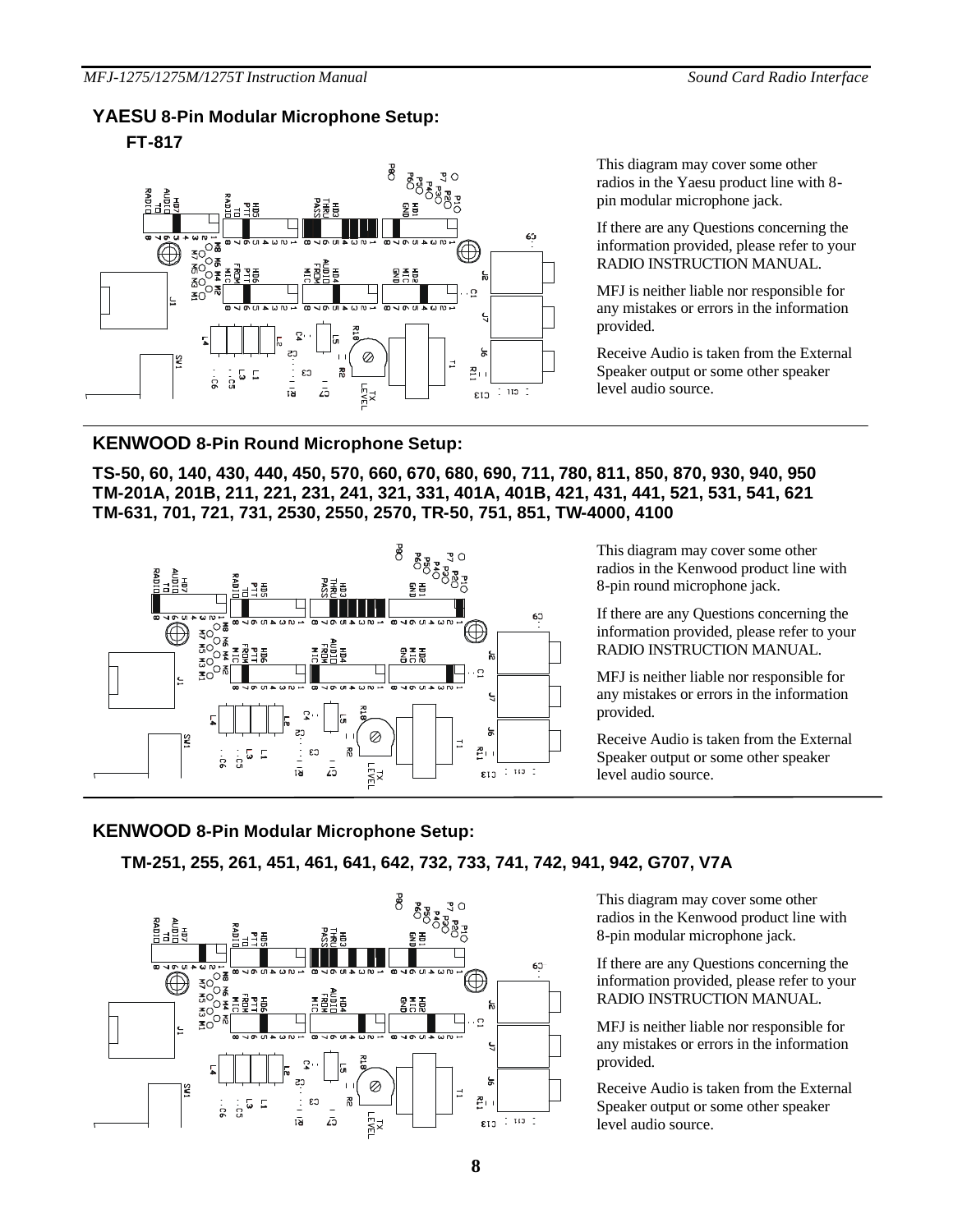### **4.3 CUSTOMIZING INTERNAL JUMPERS (MFJ-1275/1275M)**

If your radio is not listed above, you can create a custom jumper position table.

Begin by removing the screws from the sides of the cabinet. Lift the cover off. Look from the front view and notice the group of pins and black jumpers on the left side behind the microphone connector and in front of the microphone output wire. Notice the pins start at the rear and are labeled 1 through 8 before repeating at the next header group.

Fill in a custom table like the following:

**Table 1. Yaesu FT-1000 series**

| Pin | HD1      | HD2     | HD3  | HD4     | HD5 rad | $H\text{D}6$ | HD7 rad |
|-----|----------|---------|------|---------|---------|--------------|---------|
|     | chas/ptt | mic gnd | pass | mic aud | ptt     | mic ptt      | aud     |
|     |          |         | X    |         |         |              |         |
|     |          |         | X    |         |         |              |         |
|     |          |         | X    |         |         |              |         |
|     |          |         | X    |         |         |              |         |
| 5   | X        |         | X    |         |         |              |         |
| 6   |          |         |      |         | X       | X            |         |
|     |          | X       | X    |         |         |              |         |
| 8   |          |         |      | X       |         |              | v       |

To make a jumper table for an unlisted radio, you must look at the radio manual. Find the page that shows the microphone wiring. This is a sample of a Yaesu-style wiring diagram that was used above:



**Yaesu Mic Jack Pin-out, Front View**

If you compare table 1 to this connector diagram, you will see how it is laid out. Notice an "X" was placed at the appropriate PTT and MIC pins according to the rules below.

Look at the microphone-wiring diagram in your radio manual, fill in a table, and connect the leads as we have done in our example. We have provided a blank chart below for you to fill in.

- **1.) Header 4 and 7 should copy each other, and use the same jumper pin number for the center MIC wire.**
- **2.) Header 5 and 6 also jointly share the same pin numbers as the PTT pin.**
- **3.) The MIC GND, HD2, should connect to the same pin as the outer MIC lead and only that pin.**
- **4.) The GND, HD1, should connect to the PTT ground pin.**
- **5.) Be sure to place a pass-through connection jumper on every lead EXCEPT numbers used on HD 4, 7, 5, and 6.**

The following blank table is for your personal use. Use your radio's manual to complete the table. This will assist you in properly setting the jumpers for your radio.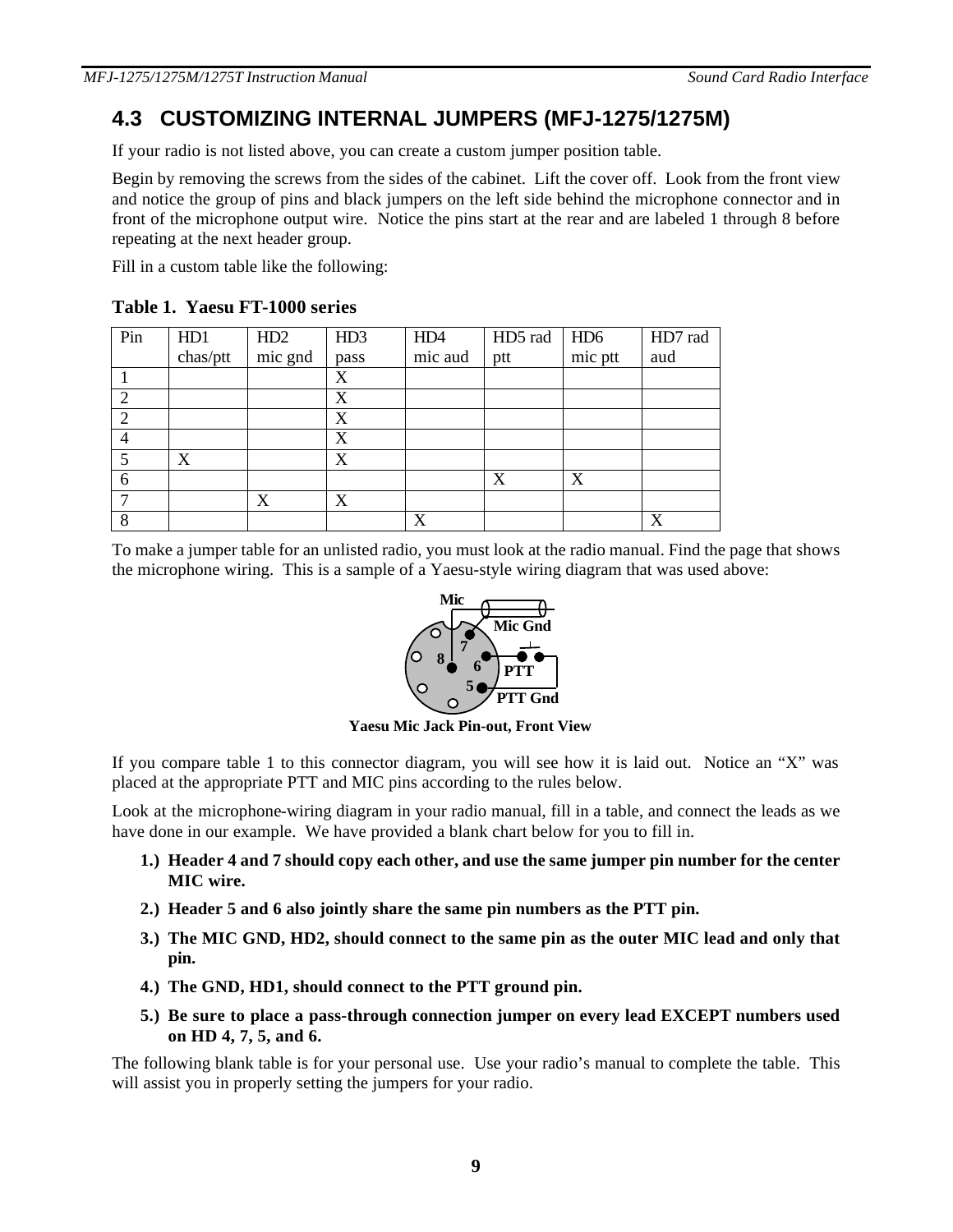**Remember!!! Use the following wiring chart rules:**

- **1.) Never ground the microphone audio ground to the chassis ground!**
- **2.) HD4 and HD7 are always the same jumper slot number**
- **3.) HD5 and HD6 are always the same jumper slot number**
- **4.) HD3 always has a jumper except where HD4 through HD7 are jumpered!**

| Pin                         | HD1      | HD <sub>2</sub> mic | HD3 pass | HD4 mic | HD5 rad | HD6 mic | HD7 rad |
|-----------------------------|----------|---------------------|----------|---------|---------|---------|---------|
|                             | chas/ptt | gnd                 |          | aud     | ptt     | ptt     | aud     |
|                             |          |                     |          |         |         |         |         |
| $\mathcal{D}_{\mathcal{L}}$ |          |                     |          |         |         |         |         |
| $\overline{2}$              |          |                     |          |         |         |         |         |
| 4                           |          |                     |          |         |         |         |         |
| 5                           |          |                     |          |         |         |         |         |
| 6                           |          |                     |          |         |         |         |         |
|                             |          |                     |          |         |         |         |         |
| 8                           |          |                     |          |         |         |         |         |

## **4.4 AUDIO TERMINATION JUMPERS (JMP1, JMP2)**

JMP1 and JMP2 are located just behind the MAN/VOX switch. JMP1 and JMP2 connect a 10-ohm load resistor across the computer sound card output to simulate a speaker load. While a load is normally not necessary, it may be needed if the sound card has excessive output level or is unstable without a load.

Remember installing these jumpers will reduce sound card level when transmitting but it may, at times, reduce distortion and noise. It will not affect any other function.

## **5.0 REAR PANEL CONNECTIONS**

The rear panel has five audio jacks and one computer port.

## **5.1 COMPUTER RS-232 PORT**

The **COMPUTER RS-232** port is a standard female DB-9 connector. It should connect to an active COM port on your computer. This connection allows the computer to watch the PTT line from your microphone, and the computer to control the transmitter PTT line. You must normally enable the COM port you use (normally COM1 or COM2) in the software you are using. Check the help menu of the program for help with COM port settings.

## **5.2 RADIO**

**TO EXT SPKR:** This 3.5mm monaural jack should be wired to the radio's external speaker. This jack connects the radio's external speaker to the radio's speaker output when the front panel **ON/BYPASS** switch is in the "out" or **BYPASS** position. The MFJ-1275/1275M/1275T automatically disconnects the radio's speaker when the **ON/BYPASS** switch is "in" or **ON**, and the **MONITOR** switch is not pushed. The **MONITOR/OFF** switch defeats the speaker switching, and causes the external speaker or headphone jack to remain active when the **MONITOR/OFF** switch is "in" (**MONITOR**).

**FROM AUDIO OUT:** This 3.5mm monaural jack should connect to your radio's external speaker output jack. It connects directly to the radio **"TO EXT SPKR"** jack when the **ON/BYPASS** switch is "out" (**BYPASS**) or when the **MONITOR/OFF** switch is "in" (**MONITOR**).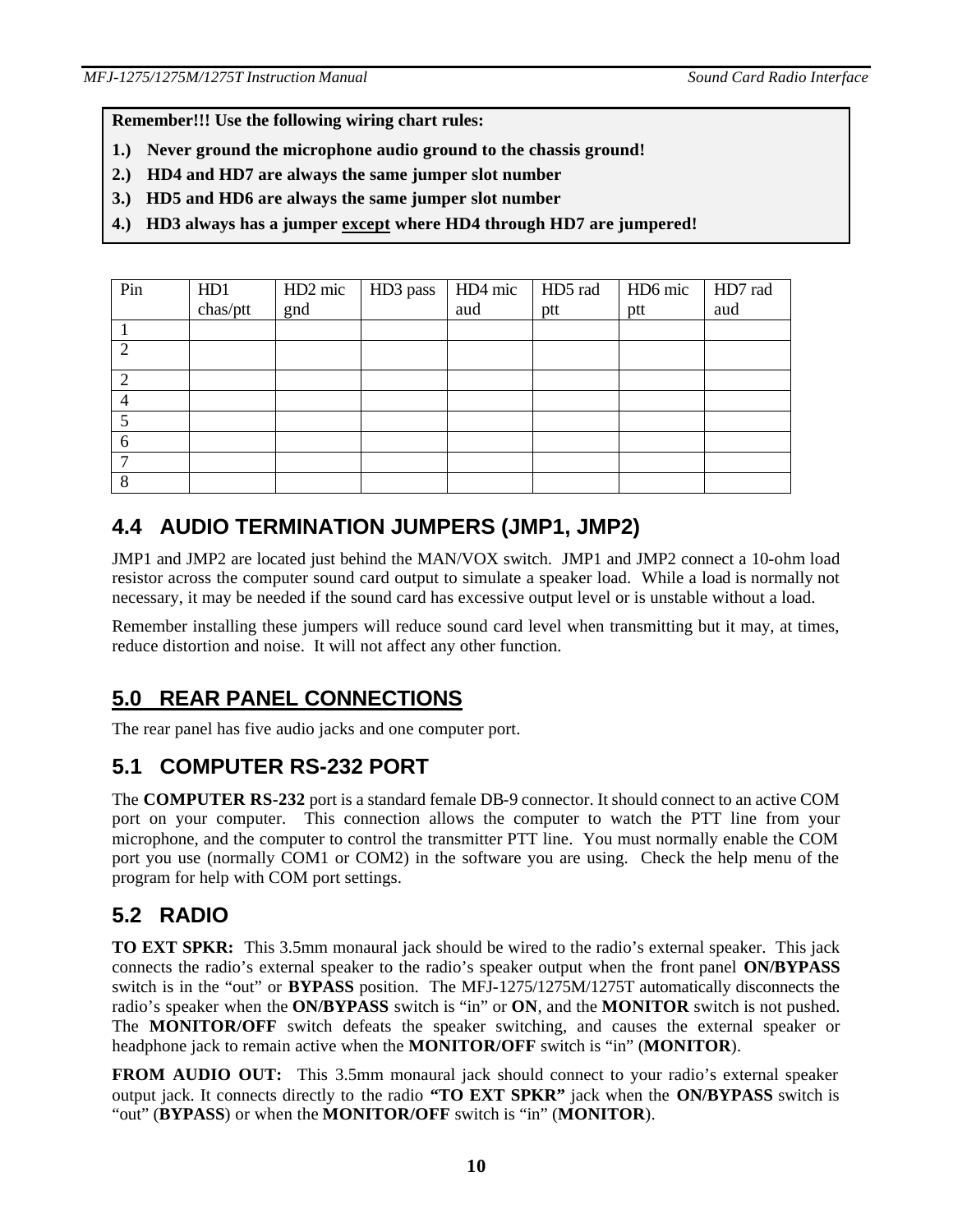- 1. If only an *internal* radio speaker is used, you will have to plug, unplug or partially plug this connection at the radio when changing between digital and standard operation. We recommend using an *external* radio speaker to simplify changes between digital and standard operation.
- 2. If you wish to use a radio line-level audio output connection, you can connect the line-level output to this jack. In this case, the **MONITOR/OFF** switch should be placed in the **MONITOR**  position. Otherwise, the radio may not have enough audio drive for the computer when receiving digital transmissions.
	- **Note:** Always operate the receiver at normal listening volume before switching to digital modes. Potentiometer R31 adjusts drive level from the radio receiver to the sound card. R31 is the adjustable potentiometer closest to the right side (front view) of the unit. A hole is provided in the cover so the pot can be adjusted without removing the cover. Use a very small flat-blade screwdriver and be careful to not break the potentiometer!

## **5.3 COMPUTER**

**TO SOUND CARD AUDIO IN:** This 3.5mm stereo jack connects to the sound card audio-input. You can use either the sound card's microphone or the line level input. This jack connects the radio's audio output to the computer's audio input when the **ON/BYPASS** switch is **ON**.

**Note:** If you use the microphone input, you will want to disable any extra gain provided by the sound card. This function is normally available in the "Advanced" menu of sound card "volume control" software.

**TO EXT SPKR:** This 3.5mm stereo jack connects to the computer's external speaker system. This jack is automatically connected to the computer's audio output when the **ON/BYPASS** switch is "out" (**BYPASS**). It is not connected when the **ON/BYPASS** switch is "in" (**ON**), disabling the computer speakers.

**FROM SOUND CARD AUDIO OUT:** This 3.5mm stereo jack connects to the computer's audio output. This jack connects the computer audio output to the radio's microphone input when the **ON/BYPASS** switch is "in" (**ON**). It connects the computer to the "**TO EXT SPKR**" jack and the computer's speaker system when the **ON/BYPASS** switch is "out" (**BYPASS**).

## **5.4 GND**

A ground connection post has been provided in case you have RF problems or hums. In many cases, this connection will not be needed. If you notice hum or noise on any audio lines, connect this post (with the shortest possible connection) to the ground post on your radio.

## **6.0 OPERATING SUGGESTION**

## **6.1 PLACEMENT OF THIS UNIT**

We recommend placing this unit as close to the radio and computer as possible. Do not place this unit within one foot of power transformers, video monitors, or anything that emits strong varying magnetic fields. If you locate this unit near a monitor, the sweep circuits can introduce hum and noise into your signal. If there is a powerline-operated transformer within several inches and if it has flux leakage, 60 cycle hum can be introduced into your stations audio systems.

# **6.2 HUM, SQUEALS, AND DISTORTION**

When different pieces of equipment are interconnected, unwanted hum, audio distortion, or oscillations may result. RF feedback or an audio system loop of some kind may cause this condition.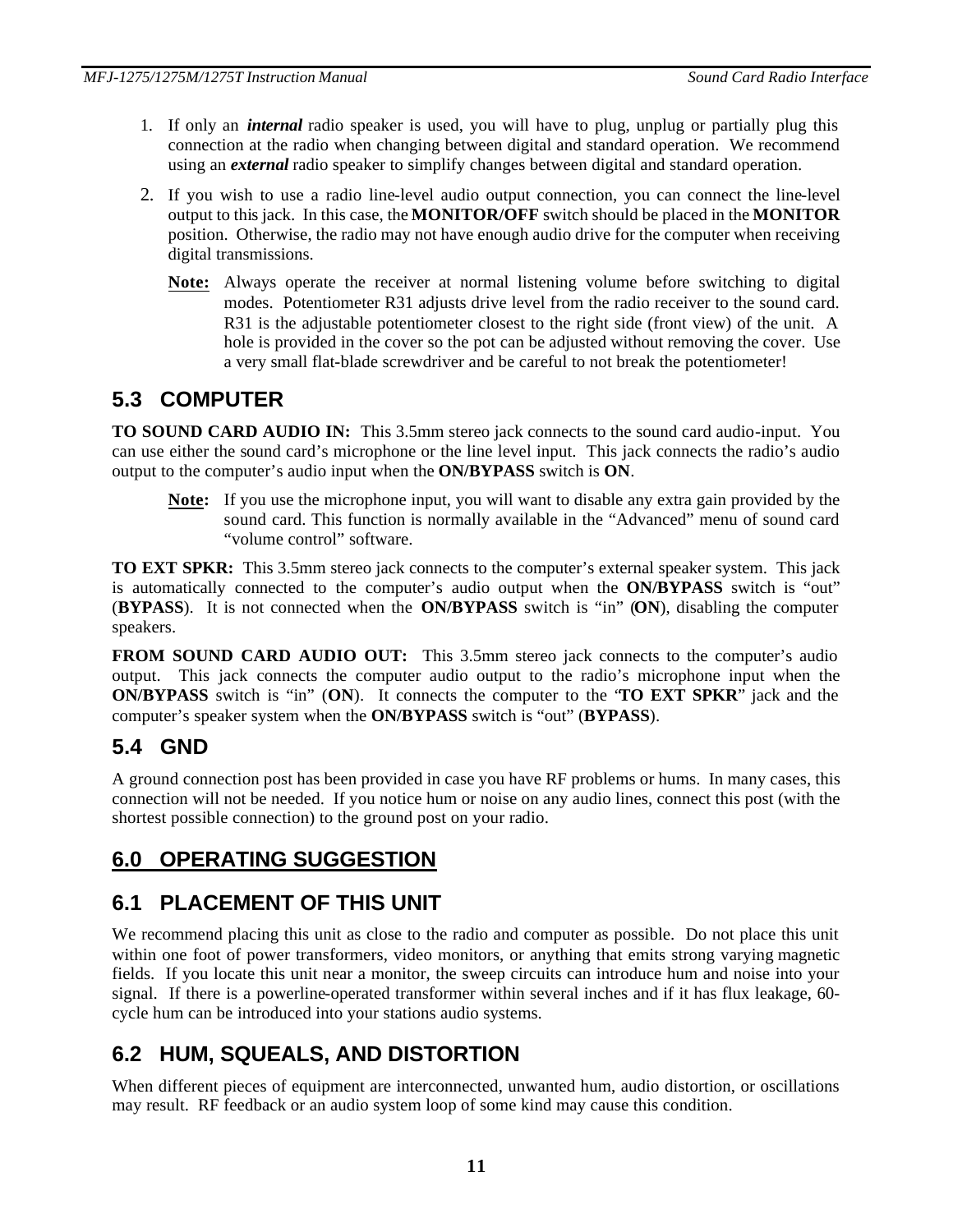To eliminate RF feedback, replace the antenna with a dummy load. If the problem still appears while transmitting at full power level, it is probably caused by a ground loop. If the problem disappears, it is almost certainly RF related. Make sure your station ground is good, and you have followed all the suggestions found in reliable sources like the ARRL Handbook.

If the problem still occurs, even while transmitting on a dummy load, be sure you have placed the microphone-wiring jumpers correctly as outlined in section 4 of this manual. Also, make sure the

microphone ground connection has continuity through the entire system, and that it is NOT connected to any other grounds or chassis except inside the radio.

Be sure you have not created a problem with improper configuration of the sound card or radio. Try turning the radio's monitor OFF when working digital, in case audio is looping from the monitor back through the sound card to the transmitter's input.

## **6.3 OPERATING ADJUSTMENTS**

The most common problem with digital modes is an improper system level. Even at best, digital modes have limited dynamic range\* compared to modes that "fit" the filters in the transmitter and receiver. This is mainly because the entire system affects bandwidth.

*\*Dynamic range is the ratio of strongest undesired signal tolerated to weakest signal that can be copied.*

When transmitting, it is extremely important to have levels correct. If you overdrive the input of your transceiver, your signal may interfere with others. Such problems do not always show up on spectrum or IMD displays, and if they do, many people do not recognize them. Excessive levels into the radio can aggravate harmonic distortion (this does not register on IMD readings), causing you to transmit on multiple frequencies. For example if you are on PSK using a 1,000 hertz receiving and transmitting sound card frequency, you will also have some signal level at 2,000 hertz and every other multiple of 1,000 Hz.

The system depends entirely on low distortion in the sound card and the transmitter, as well as the filter in the transmitter to limit the level of these unwanted signals.

If audio level from the sound card or interface is too low, the ratio of signal to hum and noise will be reduced.

The best way to check for proper transmission is to listen to your own signal on a separate receiver with a narrow filter, taking care to not overload the receiver. If you cannot do that, the best general guideline is to use normal microphone gain settings and approximately half volume on the sound card "Volume" settings. Adjust the transmitter level control (R18) in the MFJ-1275/1275M/1275T for normal transmitter drive (just at the start of ALC action) and use the microphone gain on the transmitter (or sound card volume) for fine adjustment. It is always a good idea to have someone listen to your signal when the band is empty, signals are strong, or noise is very low. They should look carefully for spurious signals, noise, and hum.

When transmitting on modes like MFSK and PSK, try to use a frequency setting more than 1400 Hz and less than 2200 Hz. This will allow the transmitter's SSB filter to suppress any unwanted harmonics from the audio system driving the transmitter. Use normal receiver volume setting, and adjust the sound card microphone level (make sure any extra gain options are off) to approximately half scale. Adjust the receiver level control (R31) in the MFJ-1275/1275M/1275T for normal display operation.

If you use the line output of a radio, the receiver volume control has no effect on receiving levels. Be sure you always leave the MONITOR/OFF switch in the MONITOR connector, when there is no radio speaker plugged in, or when using a radio line output connection. As an alternative, you can plug the line output of the radio directly into the computer soundcard.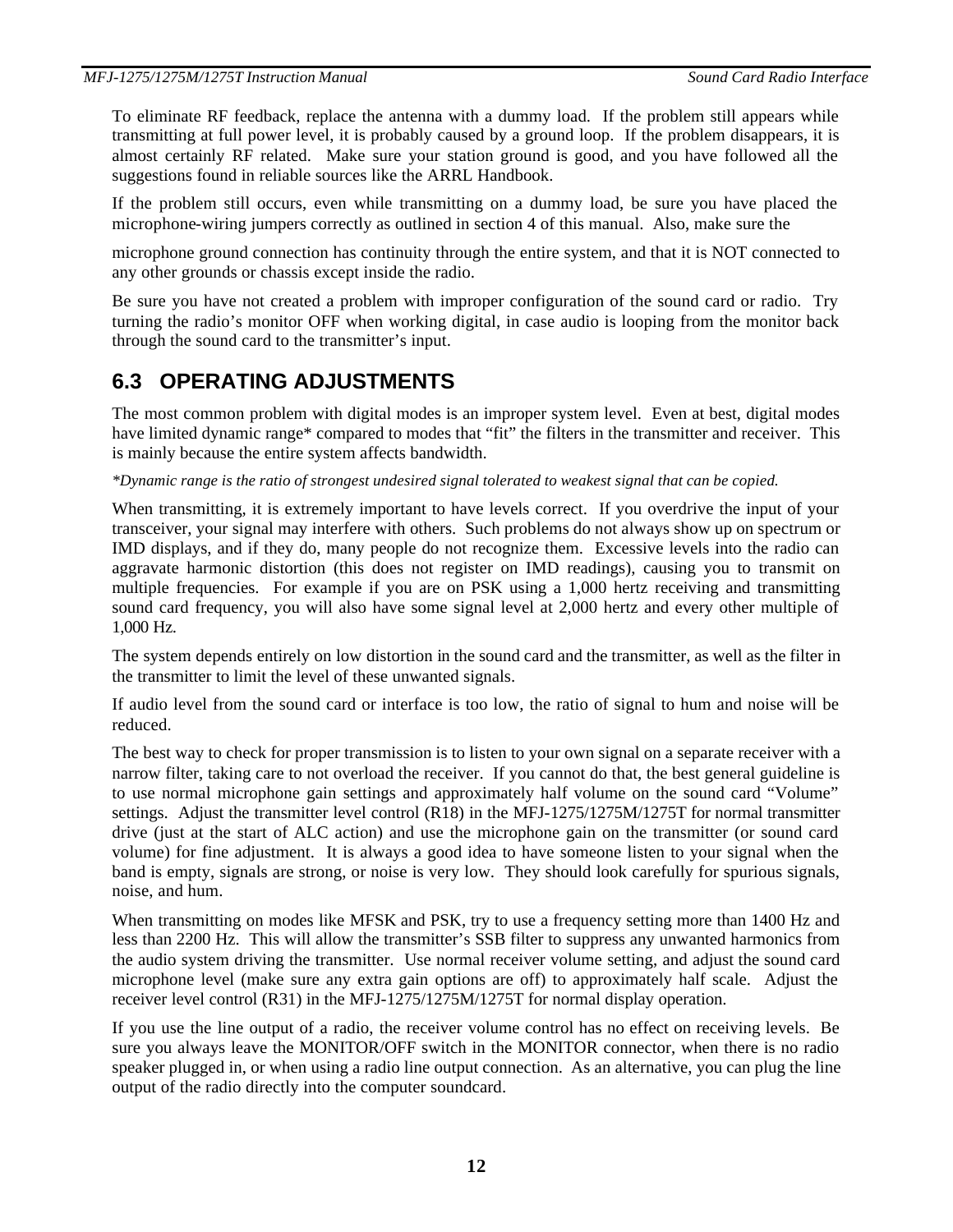Remember it is sometimes necessary to select the narrowest filter possible in the receiver, rather than depending on the computer to filter out strong unwanted stations. Many transceivers allow a selection of more narrow filters while operating SSB, or include passband-tuning controls. If you have trouble with a strong station nearby causing you to lose the desired signal, try more selectivity or use a notch filter.

# **6.4 MONITORING RECEIVER (SSTV, VOICE KEYER)**

Certain modes, such as SSTV and Voice Keying, may require listening to receiver audio. We have provided a receive monitor switch on the front panel of the MFJ-1275/1275M/1275T.

During SSTV or Voice Keyer operations, the MONITOR switch should be set to monitor on (Push in). This will allow you to have a normal QSO and receive SSTV pictures at the same time.

In order for the MONITOR switch to work, you must have the external speaker connection of the radio connected to the MFJ-1275/1275M/1275T "Audio from Radio" connector and an external speaker connected to the MFJ-1275/1275M/1275T "Radio Speaker" connector.

Remember, when the MONITOR switch is on, the radio's external speaker will always be connected no matter what other front panel switch settings you use.

## **7.0 SOFTWARE**

The CD included with the MFJ-1275/1275M/1275T contains a collection of shareware programs that will operate PSK-31, RTTY, SSTV, Packet, AMTOR, CW, and other modes. These programs are shareware. They are not supported by MFJ Enterprises, Inc. Some programs in the CD are feature limited, some have limited time of use and some are trial versions. Please contact the author to obtain a full version. MFJ Enterprises, Inc. offers two software packages specifically designed for sound cards. These software packages are fully supported by MFJ.

**MFJ-1296 RadioCom 4** sound card program for PSK-31, RTTY, SSTV, Packet, AMTOR, and FAX/SatFAX also features DSP filter and Radio Control programs. A RS-232 radio control interface is included.

**MFJ-1298 RadioCom 5** sound card program has all the features of the RadioCom 4.0 plus a DSP Audio Filter Analyzer, Spectrum Analyzer, Dual Scope Display, Sound Recorder, Audio Equalizer, Time and Frequency Management, Frequency Analyzer, 3D Scanner, Satellite Tracking, and Radio Control for over 80 receivers and transceivers. An RS-232 radio control interface is also included.

Trail versions of these programs can be downloaded. For more information about the MFJ RadioCom programs, please call MFJ Enterprises, Inc. at 1-800-647-1800 or visit us online at www.MFJEnterprises.com or www.Bonita.net.

## **8.0 TROUBLESHOOTING GUIDE**

**Sound Card Radio Interface Will Not Power Up:** Check power connections and cables. Also, check the voltage and polarity of your power source--it must be capable of providing 12-15 Vdc at 100 mA.

**Station Microphone PTT Function Will Not Work**: Check internal microphone PTT jumpers. Read section 4 of this manual. Check to see if the jumpers match the type of transceiver you are using.

**Station Microphone has no audio:** Check internal microphone PTT jumpers. Read section 4 of this manual. Check to see if the jumpers match the type of transceiver and microphone you are using.

**Low or Excessive Transmit Level on digital**: Make sure that the *Transmit Level Control, R18*, has been set for the transmitter currently in use. Also, see if the R18 needs adjusting to bring the output level within the transceiver's limits. See section 6 for further details.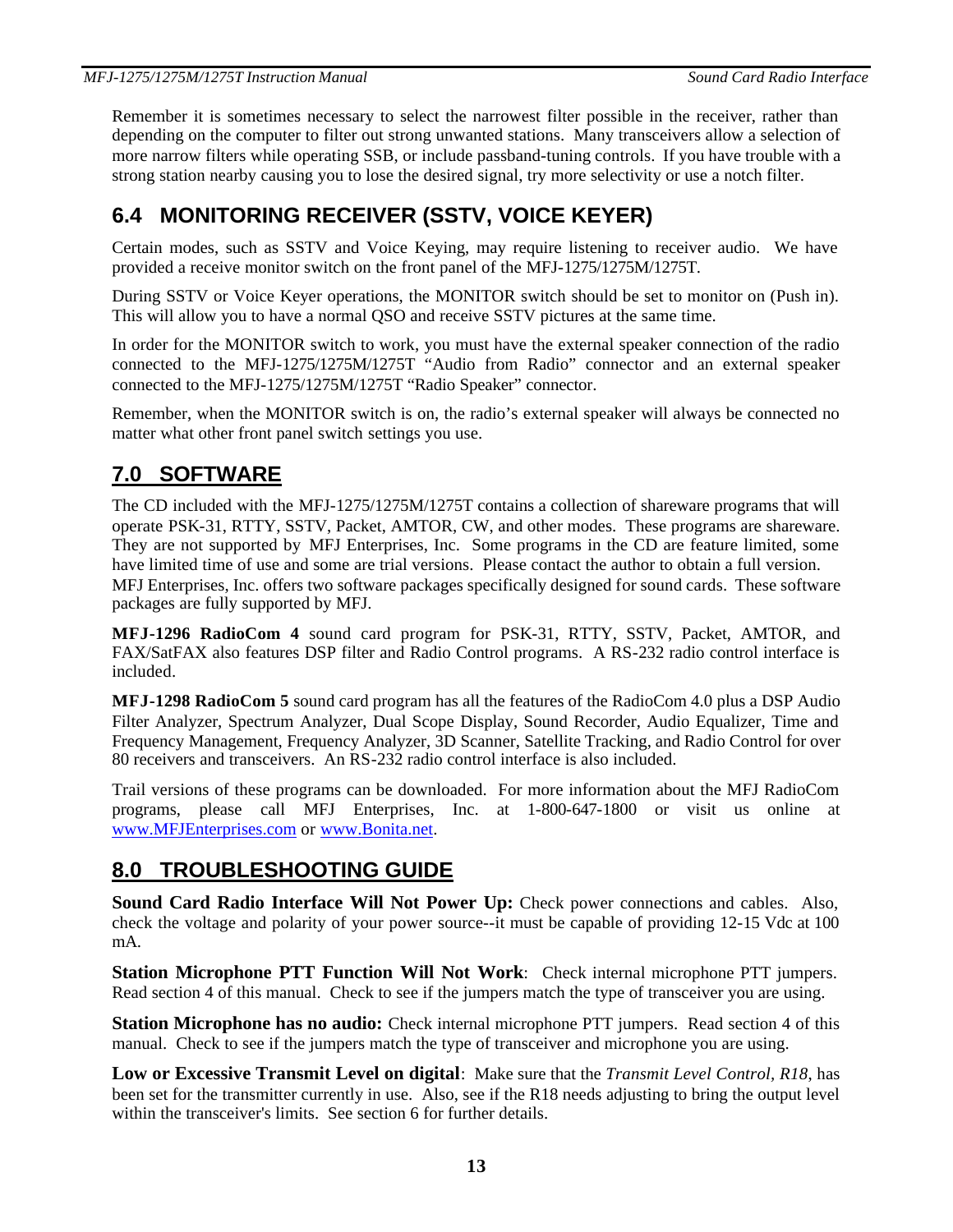**Sound Card Radio Interface Will Not Activate PTT line on Playback:** Check *XMIT* switch position.

**PTT Switch Fails to Halt Message Playback:** Check com-port configuration and make sure that you have the software for that function.

**Hum and Distortion:** See section 6 and check wiring of jumpers (section 4). Also, check that the correct connections have been made with the jumpers.

**Poor print or copy on good signals, distorted digital recordings:** The levels from your receiver may be too high or too low. Check the potentiometer, R31, to insure that it is adjusted correctly (see section 5.2). Also, look to see if the card settings are configured correctly (see section 6). Lastly, check to see if the switches are in the correct position.

## **9.0 TECHNICAL ASSISTANCE**

If you have any problem with this unit first check the appropriate section of this manual. If the manual does not reference your problem or your problem is not solved by reading the manual, you may call *MFJ Technical Service* at **662-323-0549** or the *MFJ Factory* at **662-323-5869**. You will be best helped if you have your unit, manual and all information on your station handy so you can answer any questions the technicians may ask.

You can also send questions by mail to MFJ Enterprises, Inc., 300 Industrial Park Road, Starkville, MS 39759; by Facsimile (FAX) to 662-323-6551; or by email to techinfo@mfjenterprises.com. Send a complete description of your problem, an explanation of exactly how you are using your unit, and a complete description of your station.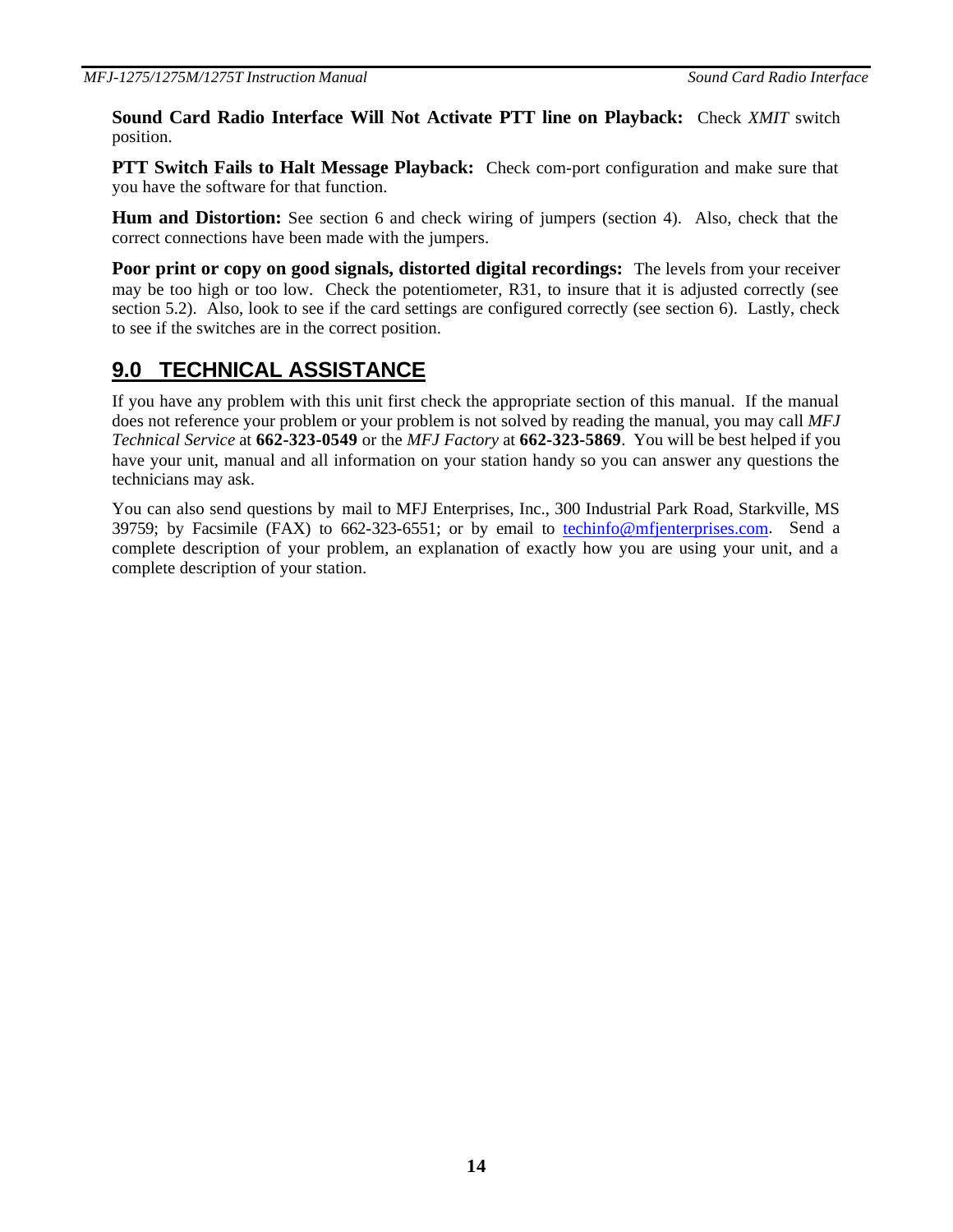## **10.0 SCHEMATIC**